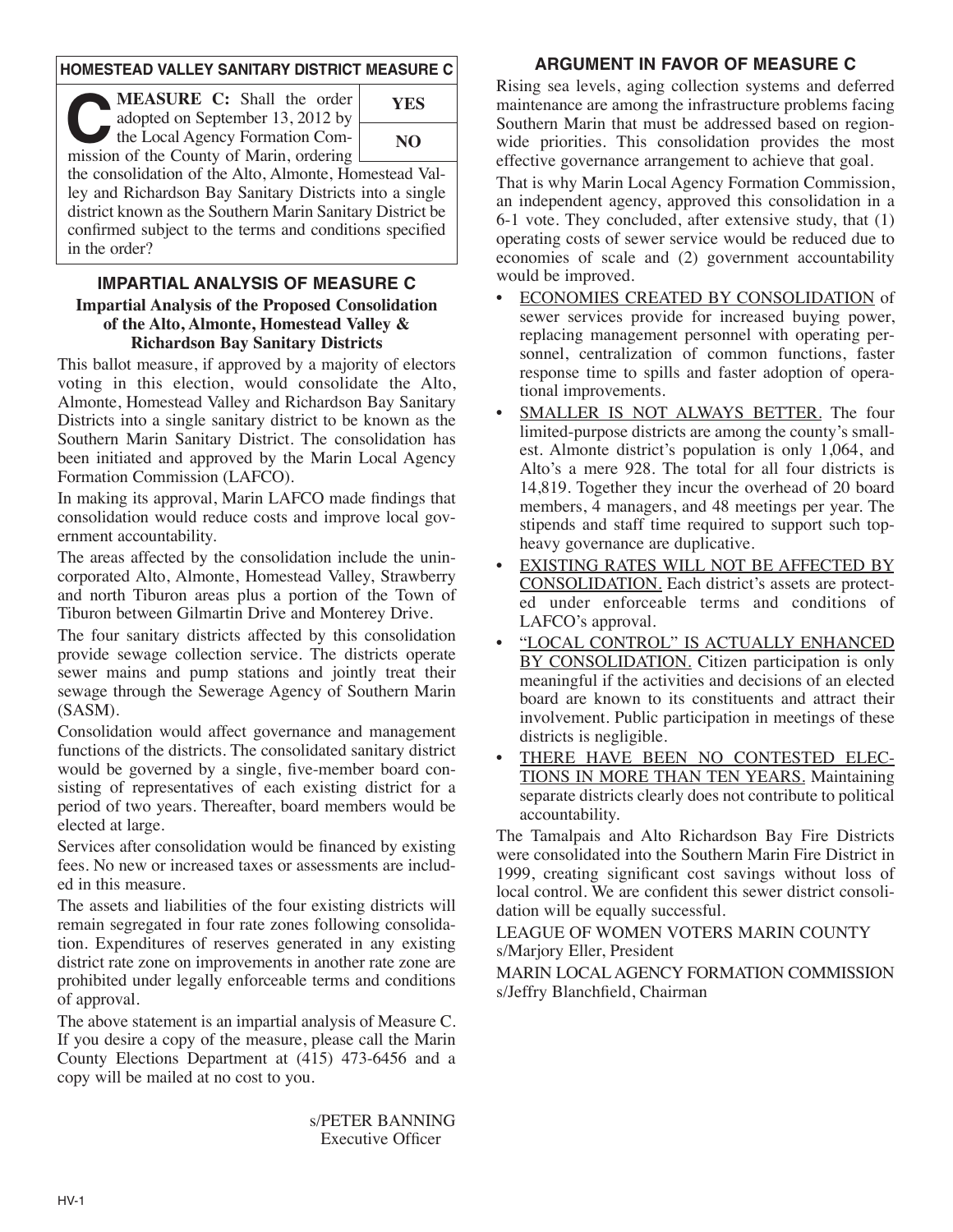#### **REBUTTAL TO ARGUMENT IN FAVOR OF MEASURE C**

Life would indeed be simple if it were true that all of the problems recited above could be solved by consolidating these small sanitary agencies. Unfortunately, that is not the case.

It already has been acknowledged that these agencies are being run well, with active programs to upgrade their systems. Homestead Valley Sanitary District has had a wideranging replacement program in place for the last 15 years.

One must ask why it is that there will be no change to rates or reserves if it is expected that consolidation will result in meaningful savings.

It is true that few of the elections for board positions have been contested. This is also true for 2/3s of the elections in the county. It is hard to find people willing to do community service. This is true regardless of the size of the organization.

If you believe that sanitary district board meetings are going to be a major public draw, chances are you have never been to one. Simply increasing the size of the district will not increase public participation. Today, at least, meetings are conducted in the neighborhood, making it easy for the public to attend should they wish to do so.

This proposal is not an action of good government; it is simply outsiders trying to tell us how to run things. Vote NO.

s/EINAR ASBO

President, Homestead Valley Sanitary

# **ARGUMENT AGAINST MEASURE C**

The proposed a merger of Almonte, Alto, Homestead and Richardson Bay Sanitary Districts should be rejected for many reasons, the main one being that it accomplishes nothing positive. There may be some forms of improving our Sanitary Districts but the proposal in front of us is not one that offers an improvement of what we have today.

The consolidation of Homestead Valley with the other Districts would create a new, "unified" district in name only. The rates and reserves of each of the old districts are different enough to demand separate rate zones and construction budgets for each present district. After a long, painstaking study, Marin LAFCO was only able to identify some small inconsequential savings. With the added administration work load it can be expected that the cost instead will be higher than before. Worse, the new structure is likely to set the stage for a dysfunctional board with accusations of favoritism and unfairness. Richardson Bay has a population that constitutes about 2/3 of the new district. It is reasonable to expect that the composition of the board, after the transition, will be strongly dominated by that district.

The argument that there will be fewer spills is invalid. There will be no change to the operation of the treatment plant, which is where the spills occurred.

The contract operator for the treatment plant is the City of Mill Valley, not the districts. If the district's representation is reduced from four to one, the city will have even larger control.

Since our district is being run very efficiently and old pipes are being updated regularly, the proposed consolidation should be voted down. If we are to go through a major change like this we deserve something that offers a better solution.

Retain local control, vote NO to consolidation.

s/EINAR ASBO

President, Homestead Sanitary District